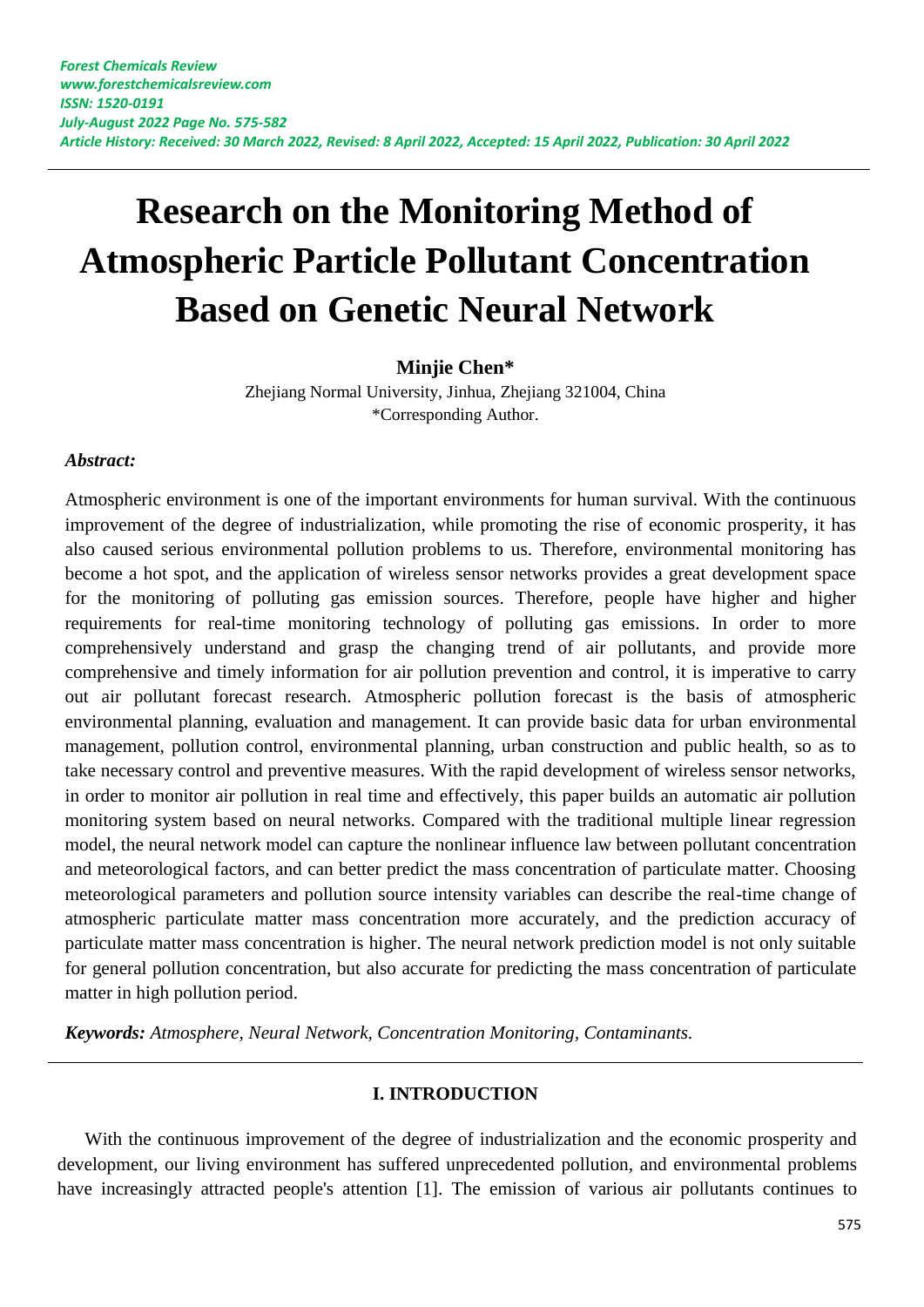increase, especially the haze weather in major cities in recent years, which poses a certain threat to the survival and development of human beings [2]. Since the 1970s, during the rapid development of industry and transportation, air pollution has seriously affected people's daily life. The atmospheric visibility of some polluted cities is only about 5 km, and the visibility is even lower when the pollution is serious, so the atmospheric visibility is low. It has become a major environmental problem in urban development [3]. Atmospheric particulate pollution, including monitoring indicators such as PM2.5 and PM10, are the contents of suspended particles with different maximum diameters per unit of atmospheric gas volume, and the unit is  $\mu$ g/m<sup>3</sup>. Environmental monitoring refers to the activity of monitoring the quality of the environment that affects the survival and development of humans and other organisms. good or bad [4]. As far as the current situation is concerned, with the rapid increase of the population on the earth and the rapid development of the human economy, the quality of the air environment has also been seriously affected, and air pollution has become a very serious topic in contemporary times. The first step of atmospheric prevention and control is to take monitoring measures to grasp the emission of pollutants at any time, so as to take targeted and effective measures to prevent accidents [5].

Atmospheric pollutants are mainly divided into harmful gases such as carbon monoxide, nitrogen oxides, carbon ammoniated compounds, photochemical smog and sulfide, and particles such as dust, acid mist and aerosol. Their main sources are factory emissions, automobile exhaust and dust, etc. In practical work, with the increase of air pollution monitoring items, the expansion of monitoring scope and the dense spots, it is difficult for manual monitoring to meet the requirements [6]. The research shows that there is a strong nonlinear relationship between the change of particle concentration and meteorological conditions. Therefore, the traditional multiple linear regression model for predicting particle mass concentration has great limitations, and the relationship and influence law between particle mass concentration and meteorological parameters cannot be captured, which leads to inaccurate prediction results. With the rise of artificial neural network technology, artificial neural network technology has been widely used in the field of environmental monitoring. With the deepening of research, various monitoring models based on neural network technology have been realized, and the accuracy is constantly improving [7]. The artificial neural network can overcome the traditional limitations, it can establish a very complex nonlinear model, which can well reflect the nonlinear relationship between the concentration of particulate matter and meteorological parameters. BP neural network completes the mapping through the composition of simple nonlinear functions, and has been widely used in the fields of function approximation, process control and network traffic due to its strong nonlinear ability, but the structure design of neural network depends on experience, and its layer number And the number of neurons in each layer needs to be tried continuously, and too many or too few neurons will affect the final prediction effect [8]. So far, artificial neural network technology has achieved an irreplaceable position in the field of atmospheric pollutant prediction, and has always been a research hotspot in this field.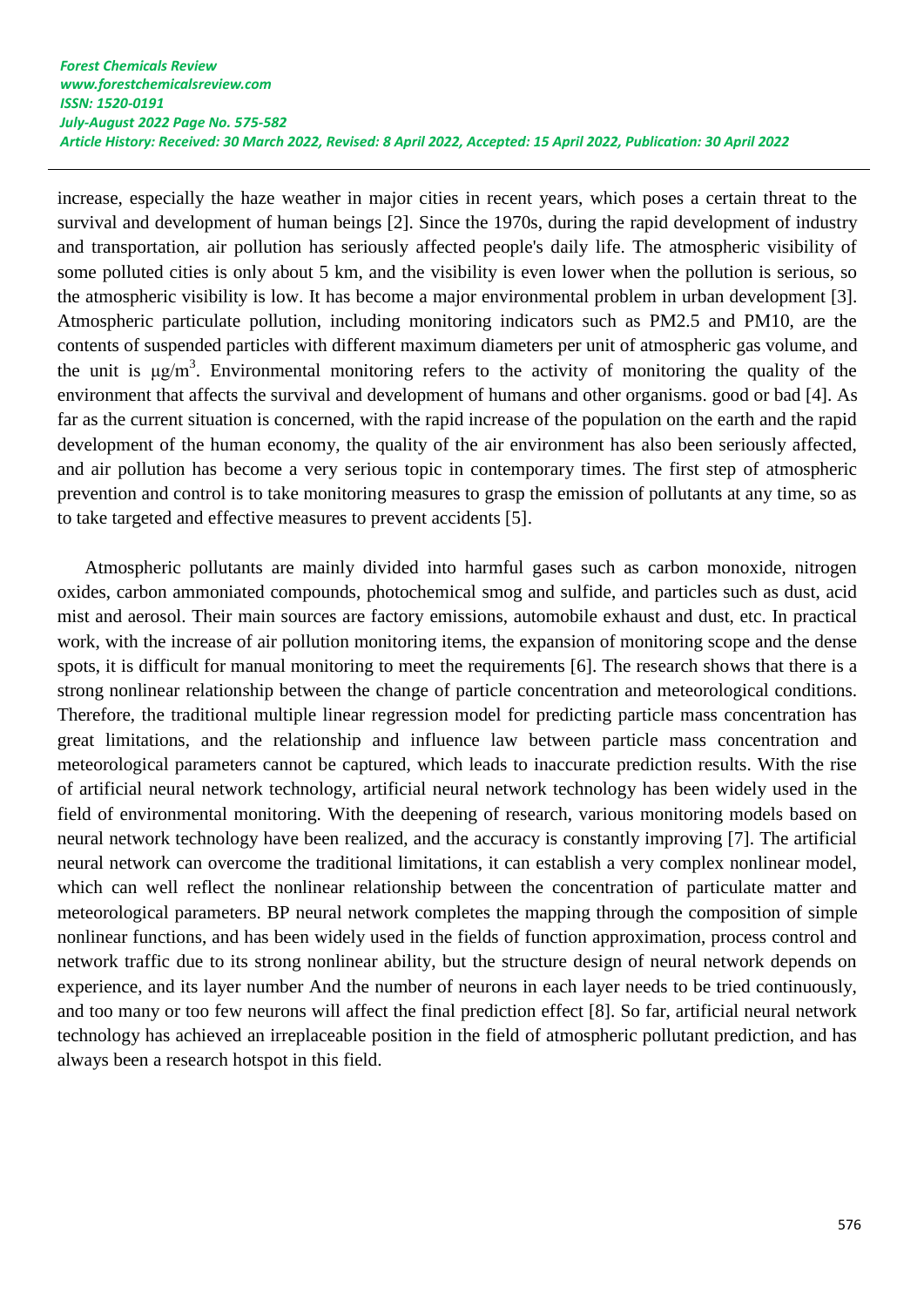# **II. AIR POLLUTION**

2.1 Current Status of Air Pollution

When the concentration of pollutants in the air reaches or exceeds the harmful level, it will destroy the normal survival and development of ecosystem and human beings, and cause varying degrees of harm to humans and organisms. Although the total emission of air pollutants in China is decreasing year by year, the emission level of some pollutants is still higher than the national standard. The air pollution in many cities and regions is still serious, and people's daily life has been greatly affected. Sulfur dioxide and other pollutants in the atmosphere are oxidized to form sulfuric acid, and acid rain is formed with the natural rain falling. Acid rain not only harms forests and crops, but also corrodes buildings, metals and other products. The concentration of total suspended particulate matter in urban atmospheric environment generally exceeds the standard, especially the concentration of PM2.5 is too high. There are three main air pollution sources in China: industrial pollution sources, traffic pollution sources and domestic pollution sources [9]. The unorganized emission of waste gas seriously pollutes the atmosphere. The common unorganized emissions in our daily life include automobile exhaust and domestic waste gas emissions and so on. Unorganized emission forms are scattered, and the emissions are small, which is not easy to attract people's attention. However, its pollution and destruction to the atmosphere can not be ignored, and it is also difficult to monitor and control. Nitrogen oxide pollution is on the rise, and some cities are experiencing photochemical smog. Nitrogen oxides are also the most important factor in the formation of photochemical smog, which damages the health of humans and animals, mainly irritating the eyes and respiratory tract, causing pink eye and chronic respiratory diseases. It can be seen that it is imperative to do a good job in the monitoring and control of polluted gases.

#### 2.2 The Importance of Air Pollution Monitoring

Atmospheric environment is one of the important environments for the survival and development of human beings and even all organisms on the earth. The quality of atmospheric environment will directly affect the health of biological life. Therefore, it is very important for us to pay close attention to the state of atmospheric environment. Since the first industrial revolution, the global economy has developed rapidly and the degree of industrialization has increased day by day. At the same time, the number of urban population has expanded rapidly. Human activities such as industrial production and automobile transportation have made the problem of urban air pollution increasingly serious. The development history of human industry is a history of environmental pollution. People monitor the atmospheric environment through various methods in order to know the advantages and disadvantages of air quality, so as to provide reliable security for people's normal life. The vigorous development of computer technology and communication technology has brought technological innovation to the field of environmental monitoring. The field of environmental monitoring has moved towards informatization and intelligence. Because the distribution and concentration of air pollutants change with time and space, it is necessary to collect a large number of effective monitoring data to obtain the situation and development trend of air pollution timely and accurately, which requires us to establish a perfect air pollution monitoring system. Therefore,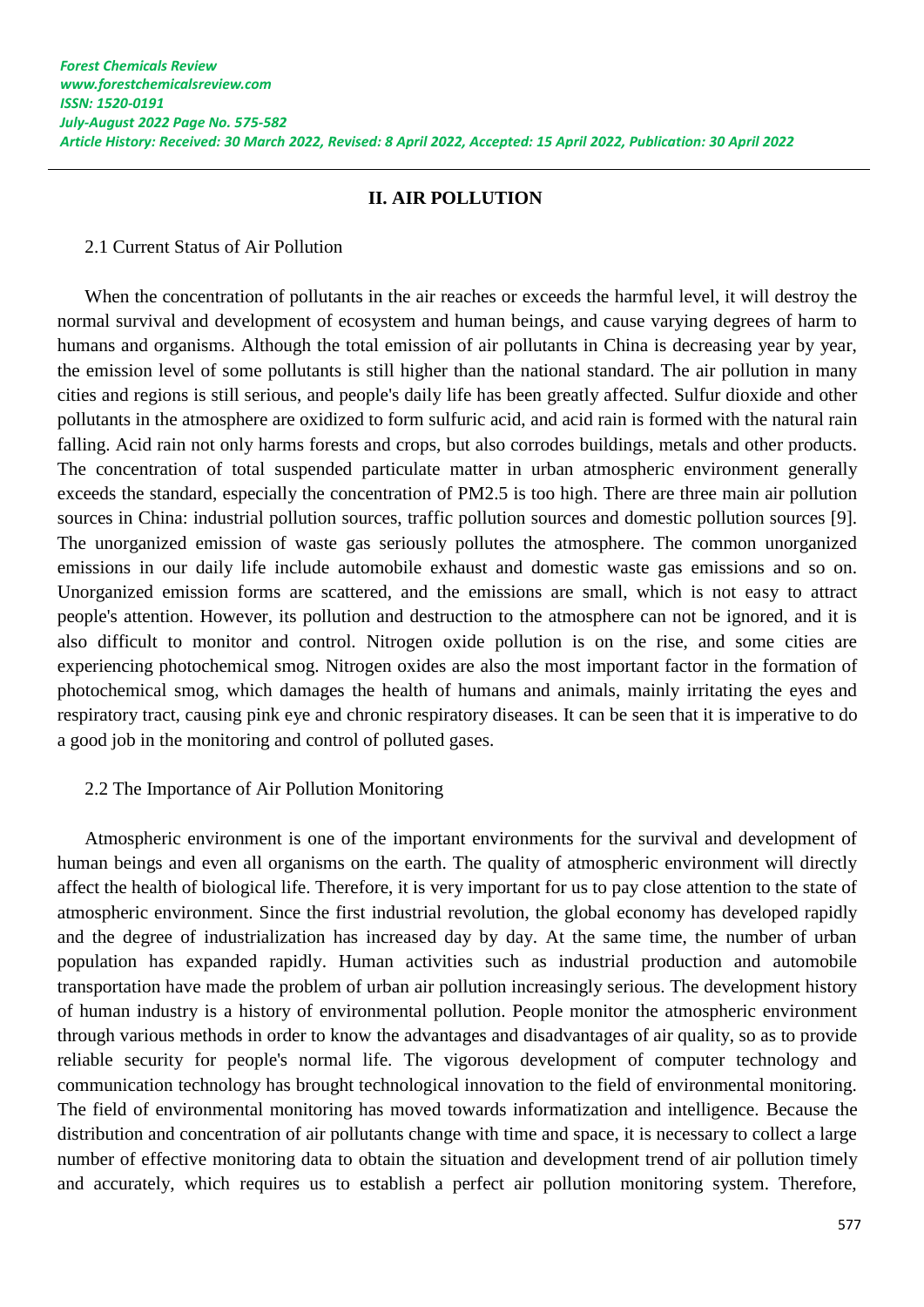artificial neural network technology has achieved an irreplaceable position in the field of air pollutant prediction, and has been a research hotspot in this field. Monitoring the atmospheric environment can accurately predict and forecast the air quality, provide the basis for citizens to understand the state of the atmospheric environment and then make reasonable travel plans, and also provide the basis for government departments to make appropriate environmental management decisions and regulations, which is of great significance for promoting social harmony and sustainable development [10].

## 2.3 Air Pollution Monitoring System

According to the specific environment and actual situation, the air pollution monitoring system needs to have a wide monitoring range, monitoring items, high monitoring frequency, multiple data collection and analysis functions, data transmission, storage, and monitoring information processing functions. The whole system software includes resource layer software, middle layer software and application layer software. The resource layer software is responsible for data acquisition, processing and data transmission, the middle layer software is responsible for data storage and analysis, and the application layer software is responsible for data display. The system software flow is shown in Fig 1.



Fig 1: system software flow

Resource layer: it is the lowest layer in the system design, and it is the most basic guarantee for the realization of the functions of the whole system. This layer includes all hardware management in the system, including sensor networking technology, data acquisition, storage and transmission. Data acquisition and processing mainly includes A/D conversion controlled by single chip microcomputer, data processing, data storage and so on.

Middle layer: This is the core layer to manage the sensor network architecture. This layer mainly includes the functions of execution management, distributed data mining activities, sensor registry and control. Data storage and analysis is mainly based on database storage and analysis, which extracts useful information by managing, analyzing and data mining a large number of data collected by sensors.

Service layer: through the middle layer, the service layer can obtain the information of the resource layer, that is, it allows applications to access the data about monitoring information stored in the database and call these data into their own programs for their own needs.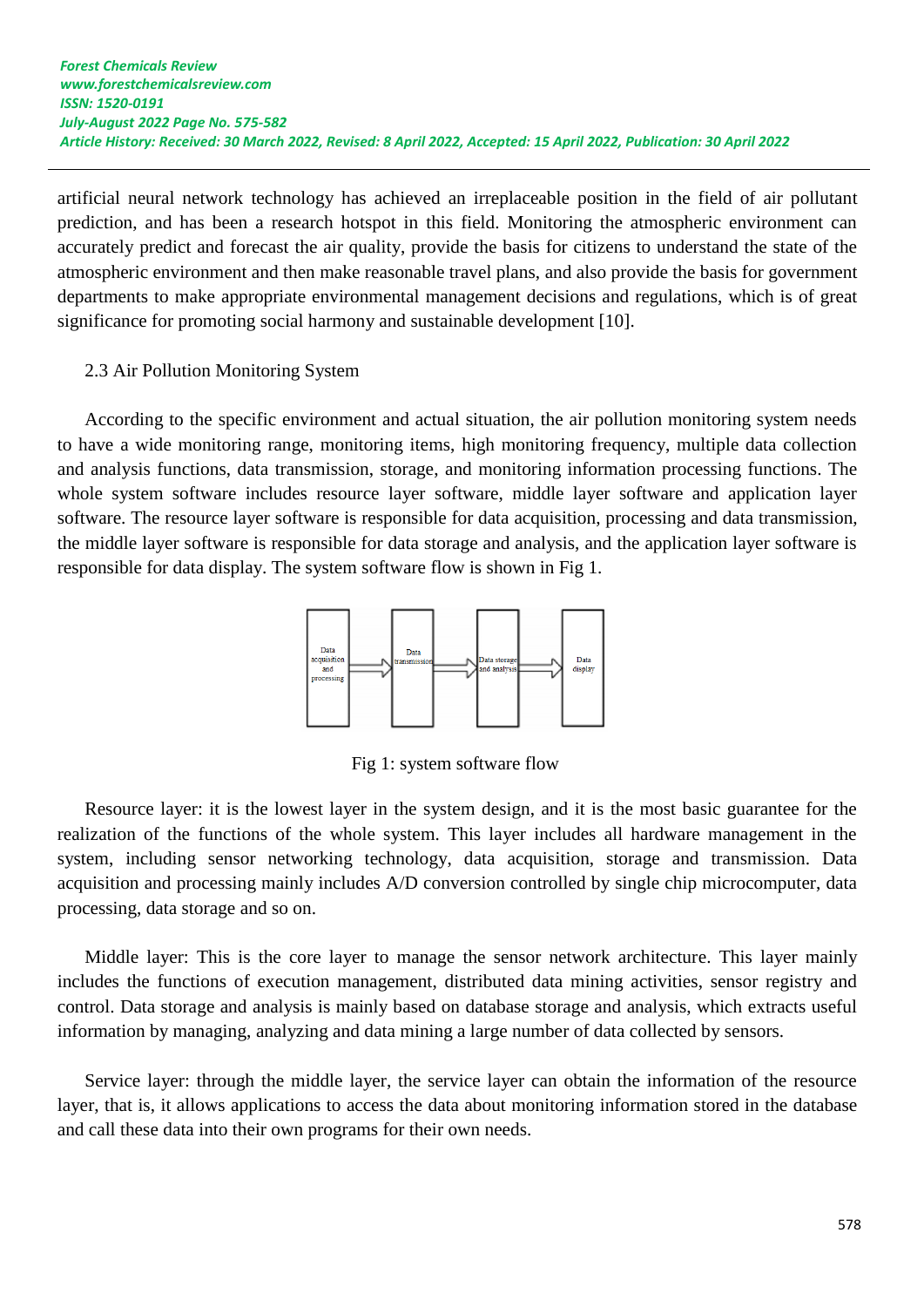#### **III. NEURAL NETWORK**

3.1 Overview of Neural Networks

Artificial neural network, also known as neural network, is a mathematical model established by imitating the information processing mechanism of brain synapses. The mathematical model of artificial neural network is a mathematical expression of the information transmission process of biological neurons by using mathematical language. Neuron (node) is the basic processing unit of artificial neural network (ANN), usually a multi-input and single-output information processing unit, in which the information processing process is nonlinear as shown in Fig 2. Neural network consists of one input layer, one or more hidden layers and one output layer. There are two similarities between neural network and brain: one is to obtain information from external environment through learning; Second, neurons are used to store the acquired information. Research shows that a single-hidden-layer neural network with enough neurons can approximate any smooth and measurable function between input and output by choosing appropriate connection weights and transfer functions. The neural network system obtains a nonlinear mapping describing the relationship between input variables and output variables by "learning" the input and output data pairs under study. At present, the widely used ones are: Error Back Propagation Neural Network (BP), Genetic Algorithm (GA) Neural Network, Radial Basis Function (RBF) Neural Network. The characteristics of neural network include: information storage and processing are carried out in neurons; strong robustness and fault tolerance, local errors will not affect the overall operation; strong self-learning ability, and can be in the learning process SS. Neural networks are mainly used in the fields of modeling, pattern recognition and control.



Fig 2: typical model of neurons

In the Fig,  $x_i$  is the input signal of the neuron *i*,  $\omega_{ij}$  is the connection weight;  $u_i$  is the output value of the input signal after linear operation, which is also the net input value of the neuron;  $\theta_i$  is the threshold (deviation value) of the neuron,  $b_i$  is used for Representation;  $f(\bullet)$  is the transfer function, the output of the *i y* neuron.

$$
u_i = \sum_{j=1}^n \omega_{ij} x_j
$$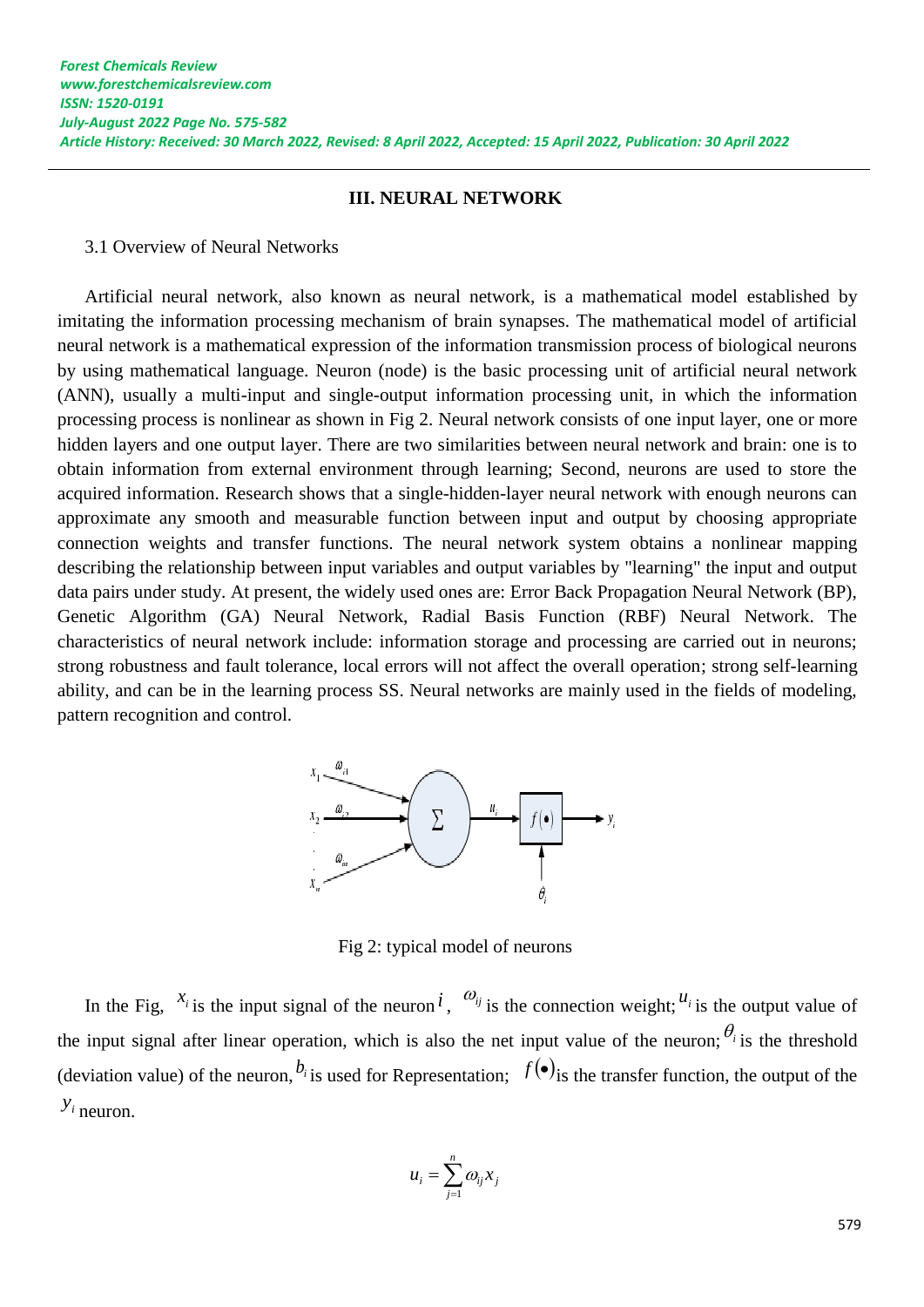$$
y_i = f\left(\sum \omega_{ij} x_j + b_i\right)
$$

There are three commonly used transfer functions:

(1) Threshold function

$$
f(x) = \begin{cases} 1, x \ge 0 \\ 0, x \le 0 \end{cases}
$$

(2) Linear function

$$
f(x) = x
$$

(3) S-type function

$$
f(x) = \frac{1}{1 + \exp(-\alpha x)}
$$

In the formula,  $\alpha$  is the slope parameter of the sigmoid function, which can be changed to obtain the S-function with different slopes.

#### 3.2 Genetic Algorithm

Genetic algorithm (GA) is an optimization algorithm based on the principles of natural selection and genetic genetics, which has attracted much attention in recent years. GA algorithm refers to the elimination mechanism in the process of biological evolution, encodes the mathematical parameters to be optimized according to certain rules to form population individuals, evaluates the individuals in the population by using the fitness function constructed by mathematical method, selects the individuals with higher fitness from the population, enters the next operation process, and eliminates the individuals with lower fitness value, so on, The population fitness value is increasing. The basic idea of genetic algorithm (GA): firstly, a fitness function should be designed according to the objective function of the problem to be optimized, and then the parameters of the optimization problem should be coded according to certain rules to obtain the initial population, and then the population should be evaluated and genetic operated. In this way, after multiple generations of evolution, the individual with the best fitness is obtained as the optimal solution of the problem. The flow of genetic algorithm is shown in Fig 3. The implementation process of basic GA algorithm is described as follows: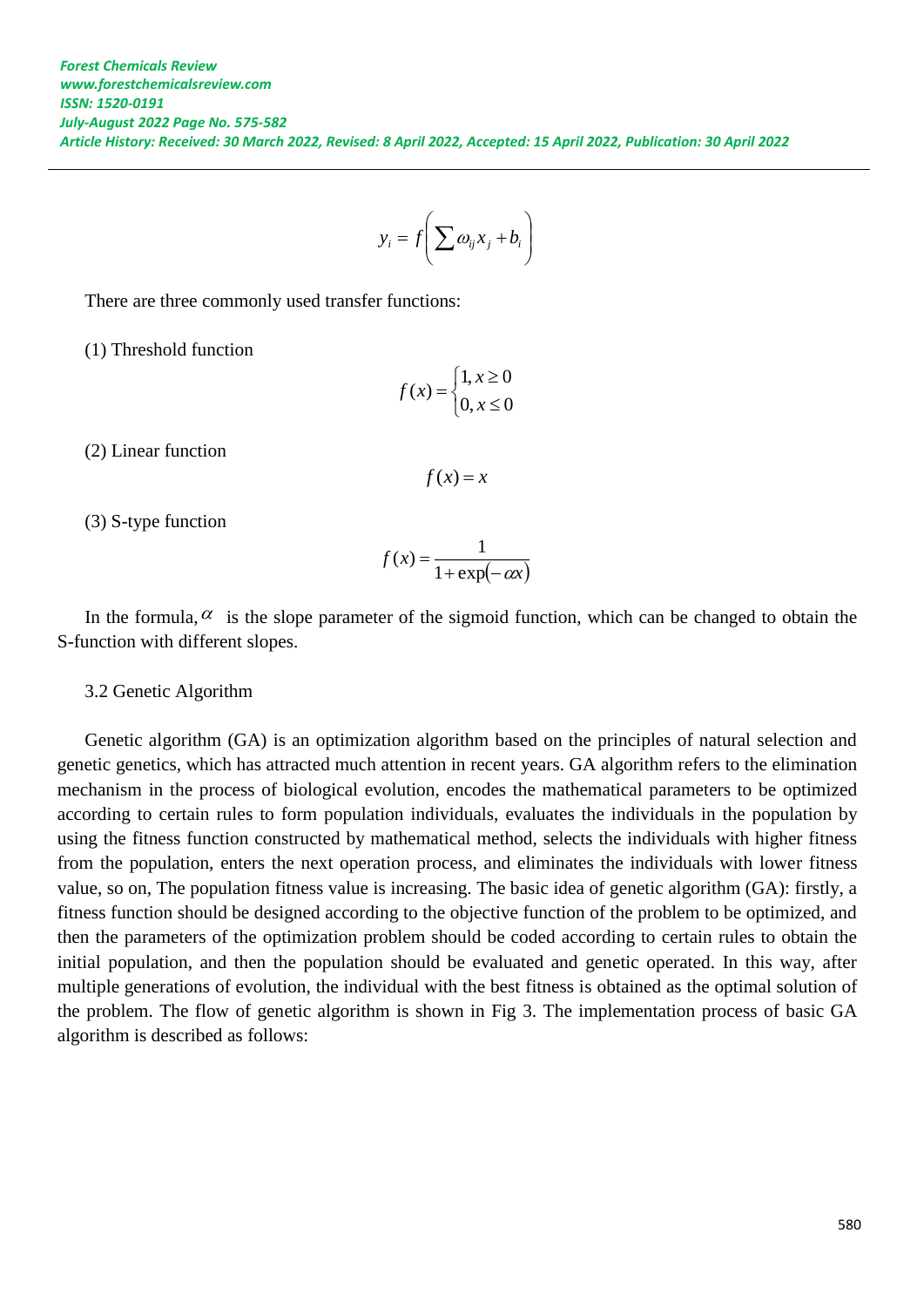

Fig 3: flow of genetic algorithm

Genetic algorithm is a general algorithm to solve search problems, which can be used for all kinds of general problems. The common features of the algorithms are as follows: firstly, a group of candidate solutions are formed; secondly, the fitness of these candidate solutions is measured according to some fitness conditions; then, some candidate solutions are retained according to the fitness, and others are abandoned; finally, some operations are performed on the retained candidate solutions to generate new candidate solutions.

Genetic algorithm has excellent global searching ability, and it is not easy to fall into local extremum. In genetic algorithm, fitness function is used to evaluate the advantages and disadvantages of individuals in the population. The operation process of genetic algorithm takes the population as the operation object, and can be carried out on multiple individuals simultaneously, with parallelism and simple process. The parallel operation process of genetic algorithm can realize distributed computing, which effectively improves the computing speed. In addition, genetic algorithm has good scalability. The actual problems to be solved or optimized are different, and the fitness function is also different. The fitness function is usually transformed from the objective function of the problems to be solved. Therefore, it is easy to realize the mixed use with other algorithms, but the genetic algorithm still has some defects: for example, the local search ability of the genetic algorithm is not ideal, so the efficiency of the simple genetic algorithm is not high, and it needs to be evolved later to meet the needs. Genetic algorithm mainly relies on experience to select the parameter design of genetic operator, such as crossover rate and mutation rate, and the choice of these parameters directly affects the performance of the algorithm and makes the results